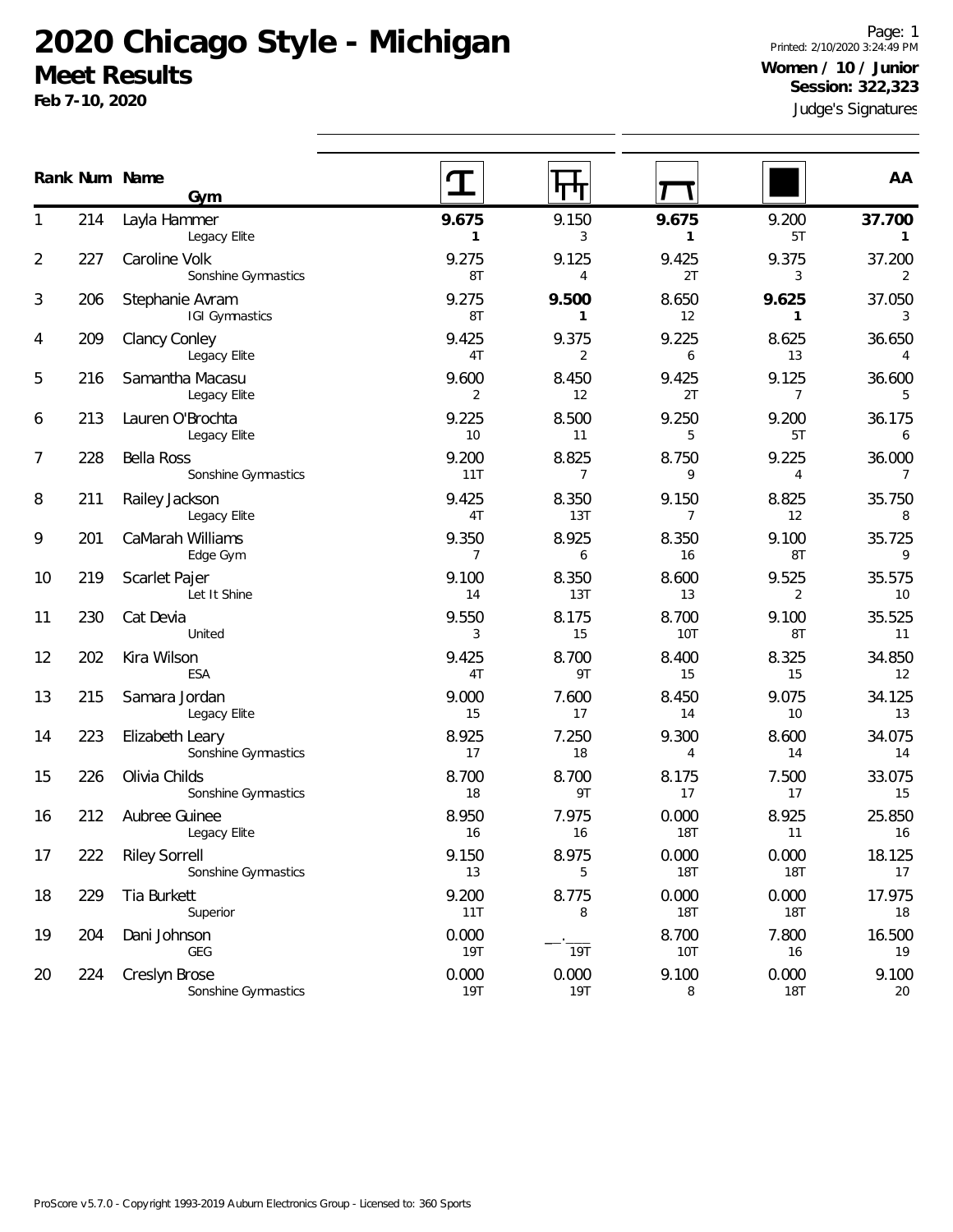# **2020 Chicago Style - Michigan Meet Results**

**Feb 7-10, 2020**

Judge's Signatures Page: 1 Printed: 2/10/2020 3:25:01 PM **Women / 10 / Senior Session: 322,323**

|                |      | Rank Num Name<br>Gym                     |              | गा                    |                         |                       | AA                        |
|----------------|------|------------------------------------------|--------------|-----------------------|-------------------------|-----------------------|---------------------------|
| 1              | 136  | Andrea Li<br>Legacy Elite                | 9.700<br>2   | 9.750<br>$\mathbf{1}$ | 9.725<br>1              | 9.825<br>$\mathbf{1}$ | 39.000<br>$\mathbf{1}$    |
| $\overline{2}$ | 130  | Ella Cesario<br>Legacy Elite             | 9.625<br>3T  | 9.625<br>3            | 9.575<br>$\overline{2}$ | 9.775<br>2            | 38.600<br>2               |
| 3              | 159  | Payton Harris<br>M and M Gymnastics      | 9.775<br>1   | 9.500<br>8            | 9.550<br>3T             | 9.700<br>3T           | 38.525<br>3               |
| 4              | 9208 | Gabby Perea<br>Legacy Elite              | 9.600<br>5T  | 9.675<br>2            | 9.500<br>5              | 9.700<br>3T           | 38.475<br>4               |
| 5              | 181  | Kaylyn Mintz<br>Superior                 | 9.425<br>11T | 9.525<br>6T           | 9.200<br>15             | 9.675<br>5            | 37.825<br>5               |
| 6              | 153  | Connie Hsu<br>Let It Shine               | 9.450<br>9T  | 9.575<br>5            | 9.425<br>6T             | 9.350<br>14T          | 37.800<br>6               |
| 7              | 117  | Chloe Asper<br>Hanover Gymnastics        | 9.425<br>11T | 9.150<br>16           | 9.550<br>3T             | 9.475<br>10T          | 37.600<br>$7\overline{ }$ |
| 8T             | 168  | Savannah Miller<br>Oakland               | 9.400<br>15  | 8.975<br>20           | 9.300<br>11T            | 9.600<br>6            | 37.275<br>8T              |
| 8T             | 143  | Amy Wozniak<br>Legacy Elite              | 8.900<br>42T | 9.525<br>6T           | 9.325<br>10             | 9.525<br>7T           | 37.275<br>8T              |
| 10             | 124  | Kaitlyn Ewald<br><b>ITZG</b>             | 9.425<br>11T | 9.125<br>17T          | 9.250<br>13             | 9.450<br>12           | 37.250<br>10              |
| 11             | 162  | Marissa Rojas<br>MAG MI                  | 9.625<br>3T  | 9.350<br>12           | 9.050<br>21T            | 9.150<br>21T          | 37.175<br>11              |
| 12             | 156  | Mary McDonough<br>Let It Shine           | 9.600<br>5T  | 8.800<br>22           | 9.300<br>11T            | 9.325<br>16           | 37.025<br>12              |
| 13T            | 118  | Maggie Ayers<br>Hanover Gymnastics       | 9.300<br>18  | 9.325<br>$13*$        | 8.425<br>41             | 9.475<br>10T          | 36.525<br>13T             |
| 13T            | 150  | <b>Emalee Frost</b><br>Let It Shine      | 8.850<br>46T | 9.325<br>$13*$        | 9.050<br>21T            | 9.300<br>17T          | 36.525<br>13T             |
| 15             | 174  | Jamie Shearer<br>Sonshine Gymnastics     | 9.000<br>36T | 9.375<br>10T          | 9.125<br>17             | 8.900<br>32T          | 36.400<br>15              |
| 16             | 113  | Lauren Holt<br><b>GTC</b>                | 9.175<br>25T | 8.900<br>21           | 8.875<br>31             | 9.400<br>13           | 36.350<br>16              |
| 17             | 107  | Montana Muller<br>Force Gymnastics       | 9.000<br>36T | 8.675<br>26T          | 9.050<br>21T            | 9.500<br>9            | 36.225<br>17              |
| 18             | 141  | Angel Stuart<br>Legacy Elite             | 9.475<br>8   | 8.675<br>26T          | 8.675<br>36             | 9.350<br>14T          | 36.175<br>18              |
| 19             | 178  | Regan Flannery<br><b>SSGA</b>            | 9.225<br>21T | 9.250<br>15           | 8.450<br>40             | 9.150<br>21T          | 36.075<br>19              |
| 20             | 116  | Meredith Donovan<br>GTC-Indiana          | 9.425<br>11T | 8.200<br>39           | 9.100<br><b>18T</b>     | 9.150<br>21T          | 35.875<br>20              |
| 21             | 122  | Lauren Wicker<br>Hanover Gymnastics      | 8.850<br>46T | 9.425<br>9            | 9.150<br>16             | 8.400<br>47T          | 35.825<br>21              |
| 22             | 119  | Nicole Norris<br>Hanover Gymnastics      | 8.950<br>40  | 8.700<br>25           | 9.025<br>25T            | 8.950<br>29T          | 35.625<br>22              |
| 23             | 161  | Aliyah Reed-Hammon<br>M and M Gymnastics | 9.250<br>20  | 8.600<br>31           | 8.900<br>30             | 8.775<br>34           | 35.525<br>23              |
| 24             | 109  | Cecilia Cooley<br>Gotham                 | 8.800<br>50T | 8.250<br>38           | 9.375<br>8              | 9.050<br>26           | 35.475<br>24              |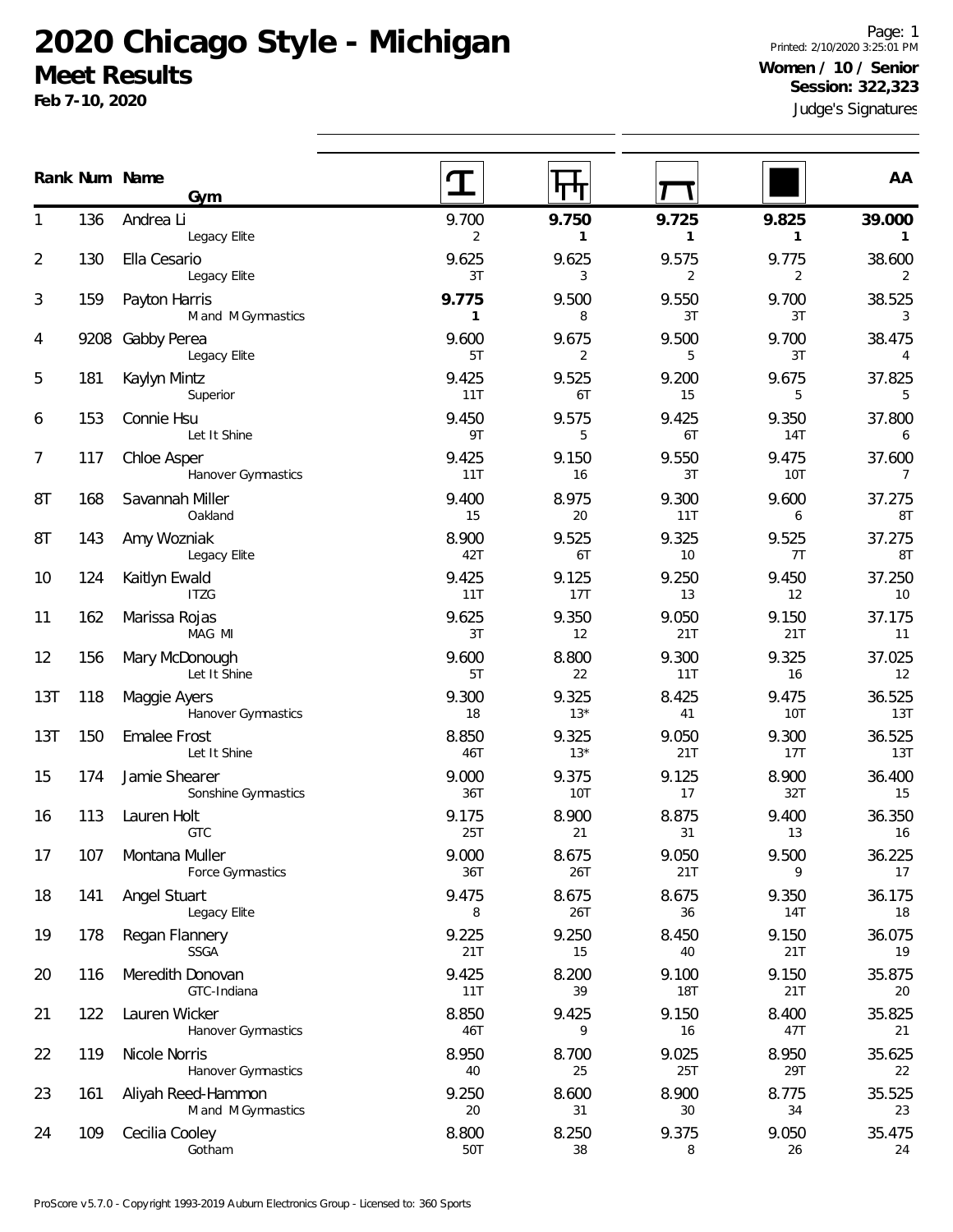# **2020 Chicago Style - Michigan**

# **Meet Results**

**Feb 7-10, 2020**

Page: 2 Printed: 2/10/2020 3:25:01 PM **Women / 10 / Senior Session: 322,323**

|     |     | Rank Num Name<br>Gym                            |                     | Л            |                     |              | AA            |
|-----|-----|-------------------------------------------------|---------------------|--------------|---------------------|--------------|---------------|
| 25  | 152 | <b>Riley Griffith</b><br>Let It Shine           | 9.150<br>27T        | 9.125<br>17T | 7.875<br>50         | 9.300<br>17T | 35.450<br>25  |
| 26  | 195 | Katie Kowalski<br><b>MMG</b>                    | 9.600<br>5T         | 7.875<br>48  | 8.800<br>32T        | 9.125<br>25  | 35.400<br>26  |
| 27T | 138 | Cheyenne Pratola<br>Legacy Elite                | 8.925<br>41         | 8.750<br>24  | 9.100<br>18T        | 8.550<br>44  | 35.325<br>27T |
| 27T | 146 | Bradleigh Bearden<br>Let It Shine               | 8.850<br>46T        | 8.500<br>34  | 9.000<br>27T        | 8.975<br>28  | 35.325<br>27T |
| 29  | 157 | Savannah Newsome<br>Let It Shine                | 9.000<br>36T        | 8.775<br>23  | 8.800<br>32T        | 8.575<br>42T | 35.150<br>29  |
| 30  | 169 | Lily Abbinanti<br>Olympia Hills                 | 9.225<br>21T        | 8.650<br>28T | 8.150<br>47         | 9.025<br>27  | 35.050<br>30  |
| 31  | 186 | Alexis Holmes<br>Tri-Star                       | 8.850<br>46T        | 8.525<br>33  | 8.375<br>42T        | 9.200<br>20  | 34.950<br>31  |
| 32  | 103 | Kiera O'Shea<br>All Around                      | 9.325<br><b>16T</b> | 8.150<br>41  | 8.550<br>39         | 8.900<br>32T | 34.925<br>32  |
| 33  | 177 | Isabella Craft<br><b>SSGA</b>                   | 9.150<br>27T        | 8.300<br>36T | 8.750<br>34T        | 8.600<br>41  | 34.800<br>33  |
| 34  | 176 | Katy Cash<br>Splitz                             | 9.100<br>29T        | 8.125<br>42  | 9.050<br>21T        | 8.500<br>45  | 34.775<br>34  |
| 35  | 184 | Jayati Sridhar<br>Superior                      | 9.275<br>19         | 7.925<br>46T | 8.300<br>44T        | 9.150<br>21T | 34.650<br>35  |
| 36  | 145 | Maren Eramo<br>Legends                          | 9.000<br>36T        | 8.075<br>43  | 8.750<br>34T        | 8.700<br>36  | 34.525<br>36  |
| 37T | 166 | Kaitlyn Donovan<br>Oakland                      | 9.450<br>9T         | 7.375<br>54  | 9.025<br><b>25T</b> | 8.350<br>49  | 34.200<br>37T |
| 37T | 155 | Jurnee Lane<br>Let It Shine                     | 8.800<br>50T        | 7.650<br>51  | 9.100<br>18T        | 8.650<br>39T | 34.200<br>37T |
| 39  | 144 | Sarah Wozniak<br>Legacy Elite                   | 9.225<br>21T        | 8.650<br>28T | 7.725<br>52         | 8.575<br>42T | 34.175<br>39  |
| 40  | 147 | AnnaKate Bickel<br>Let It Shine                 | 9.025<br>34T        | 7.800<br>49  | 7.975<br>49         | 8.925<br>31  | 33.725<br>40  |
| 41  | 111 | Zara Gazdak<br>Gotham                           | 9.325<br><b>16T</b> | 8.350<br>35  | 8.375<br>42T        | 7.250<br>53  | 33.300<br>41  |
| 42  | 154 | Jayci Jordan<br>Let It Shine                    | 9.100<br>29T        | 8.300<br>36T | 7.200<br>58         | 8.675<br>37T | 33.275<br>42  |
| 43  | 110 | Mia Erdoes<br>Gotham                            | 9.175<br>25T        | 7.500<br>53  | 8.300<br>44T        | 8.175<br>50  | 33.150<br>43  |
| 44  | 106 | Natalie Homerding<br>FlipStar Gymnastics        | 9.100<br>29T        | 7.625<br>52  | 7.350<br>56T        | 8.950<br>29T | 33.025<br>44  |
| 45  | 185 | Katie Yu<br>Superior                            | 9.050<br>33         | 8.550<br>32  | 7.175<br>59T        | 8.150<br>51  | 32.925<br>45  |
| 46  | 187 | Livi Welk<br>United                             | 8.675<br>55         | 6.750<br>57  | 8.575<br>38         | 8.750<br>35  | 32.750<br>46  |
| 47  | 105 | Mackenzie Flutman<br><b>FlipStar Gymnastics</b> | 8.800<br>50T        | 6.950<br>56  | 7.600<br>54         | 9.300<br>17T | 32.650<br>47  |
| 48  | 123 | Hannah Adachi<br><b>IGI Gymnastics</b>          | 8.800<br>50T        | 8.050<br>44  | 6.650<br>62T        | 8.100<br>52  | 31.600<br>48  |